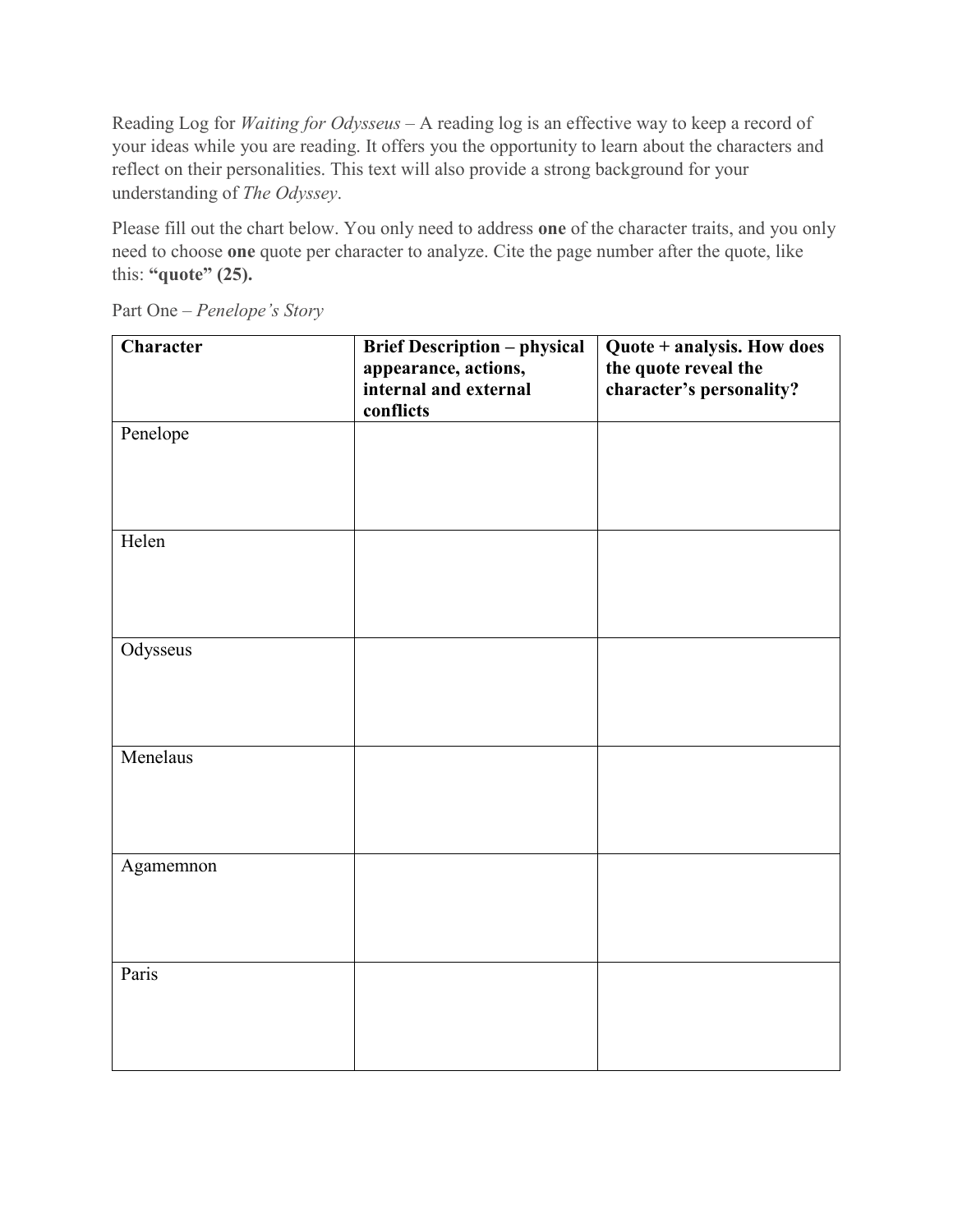|  |  | Part $2$ – Circe's Story |
|--|--|--------------------------|
|  |  |                          |

| Character          | <b>Brief Description - physical</b> | Quote + analysis. How does |
|--------------------|-------------------------------------|----------------------------|
|                    | appearance, actions,                | the quote reveal the       |
|                    | internal and external               | character's personality?   |
|                    | conflicts                           |                            |
| Circe              |                                     |                            |
|                    |                                     |                            |
|                    |                                     |                            |
|                    |                                     |                            |
| Odysseus           |                                     |                            |
|                    |                                     |                            |
|                    |                                     |                            |
|                    |                                     |                            |
|                    |                                     |                            |
| Hermes             |                                     |                            |
|                    |                                     |                            |
|                    |                                     |                            |
|                    |                                     |                            |
| Eurylochus         |                                     |                            |
|                    |                                     |                            |
|                    |                                     |                            |
|                    |                                     |                            |
|                    |                                     |                            |
| Ghost of Agamemnon |                                     |                            |
|                    |                                     |                            |
|                    |                                     |                            |
|                    |                                     |                            |
|                    |                                     |                            |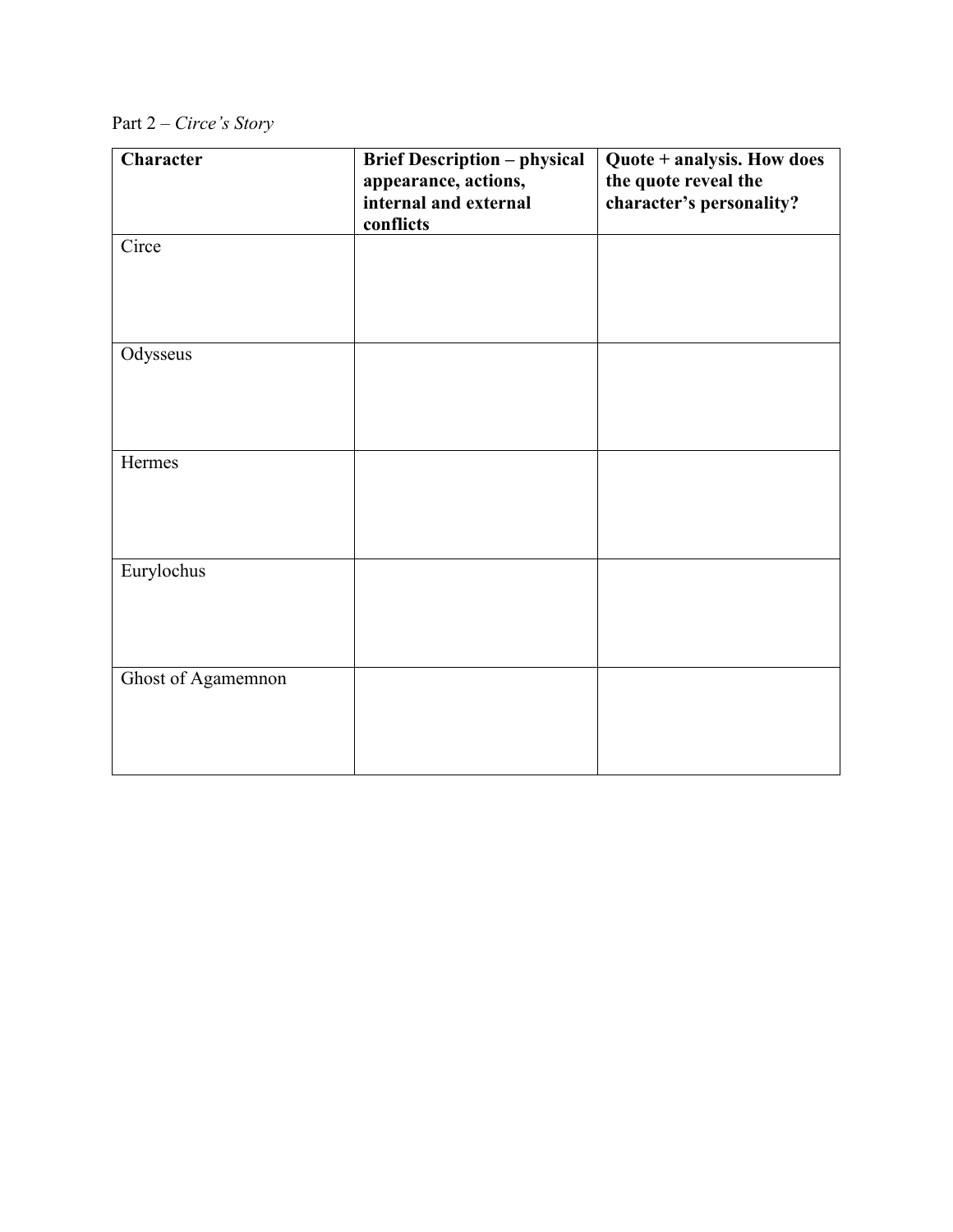Part 3 – *Pallas Athena's Story*

| Character     | <b>Brief Description - physical</b> | Quote + analysis. How does |
|---------------|-------------------------------------|----------------------------|
|               | appearance, actions,                | the quote reveal the       |
|               | internal and external               | character's personality?   |
|               | conflicts                           |                            |
| Kalypso       |                                     |                            |
|               |                                     |                            |
|               |                                     |                            |
|               |                                     |                            |
|               |                                     |                            |
| Pallas Athena |                                     |                            |
|               |                                     |                            |
|               |                                     |                            |
|               |                                     |                            |
|               |                                     |                            |
| Telemachus    |                                     |                            |
|               |                                     |                            |
|               |                                     |                            |
|               |                                     |                            |
|               |                                     |                            |
| Antinous      |                                     |                            |
|               |                                     |                            |
|               |                                     |                            |
|               |                                     |                            |
|               |                                     |                            |
| Eurymachus    |                                     |                            |
|               |                                     |                            |
|               |                                     |                            |
|               |                                     |                            |
| Poseidon      |                                     |                            |
|               |                                     |                            |
|               |                                     |                            |
|               |                                     |                            |
|               |                                     |                            |
| Nausicaa      |                                     |                            |
|               |                                     |                            |
|               |                                     |                            |
|               |                                     |                            |
|               |                                     |                            |
| Eumaeus       |                                     |                            |
|               |                                     |                            |
|               |                                     |                            |
|               |                                     |                            |
|               |                                     |                            |